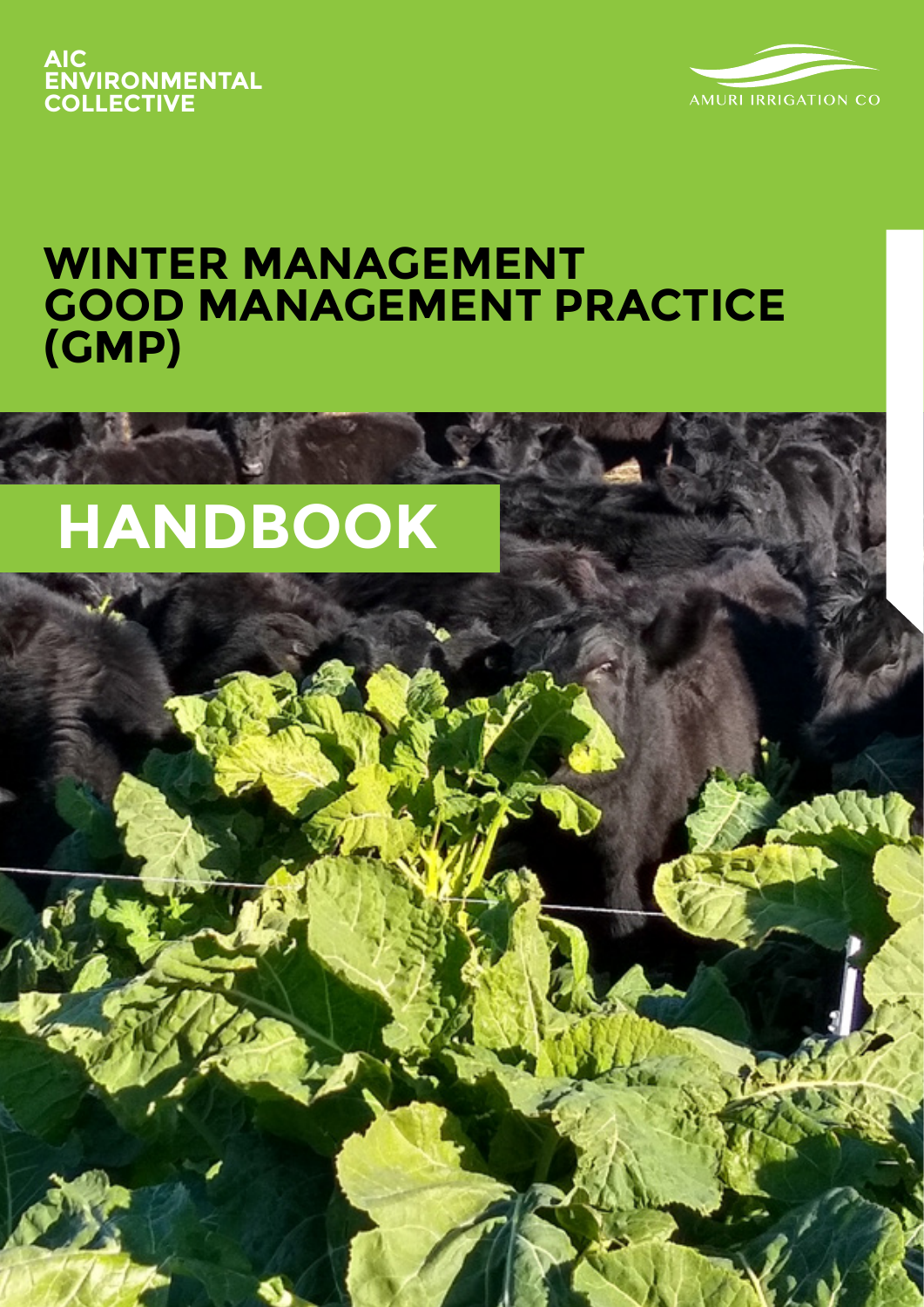

# Introduction AIC

Winter stock management can have high environmental risks...

PAGE 02



# ENVIRONMENTAL **COLLECTIVE**

Winter Management Good Management Practice (GMP)

### PAGE 03



### PLANNING

Planning and use of a Winter Management Plan

PAGE 04



# RISK EVALUATION

**Risk 1:** Soil Type **Risk 2:** Waterways **Risk 3:** Groundwater **Risk 4:** Slope **Risk 5:** Stock class **Risk 6:** Fodder crops

# PAGE 06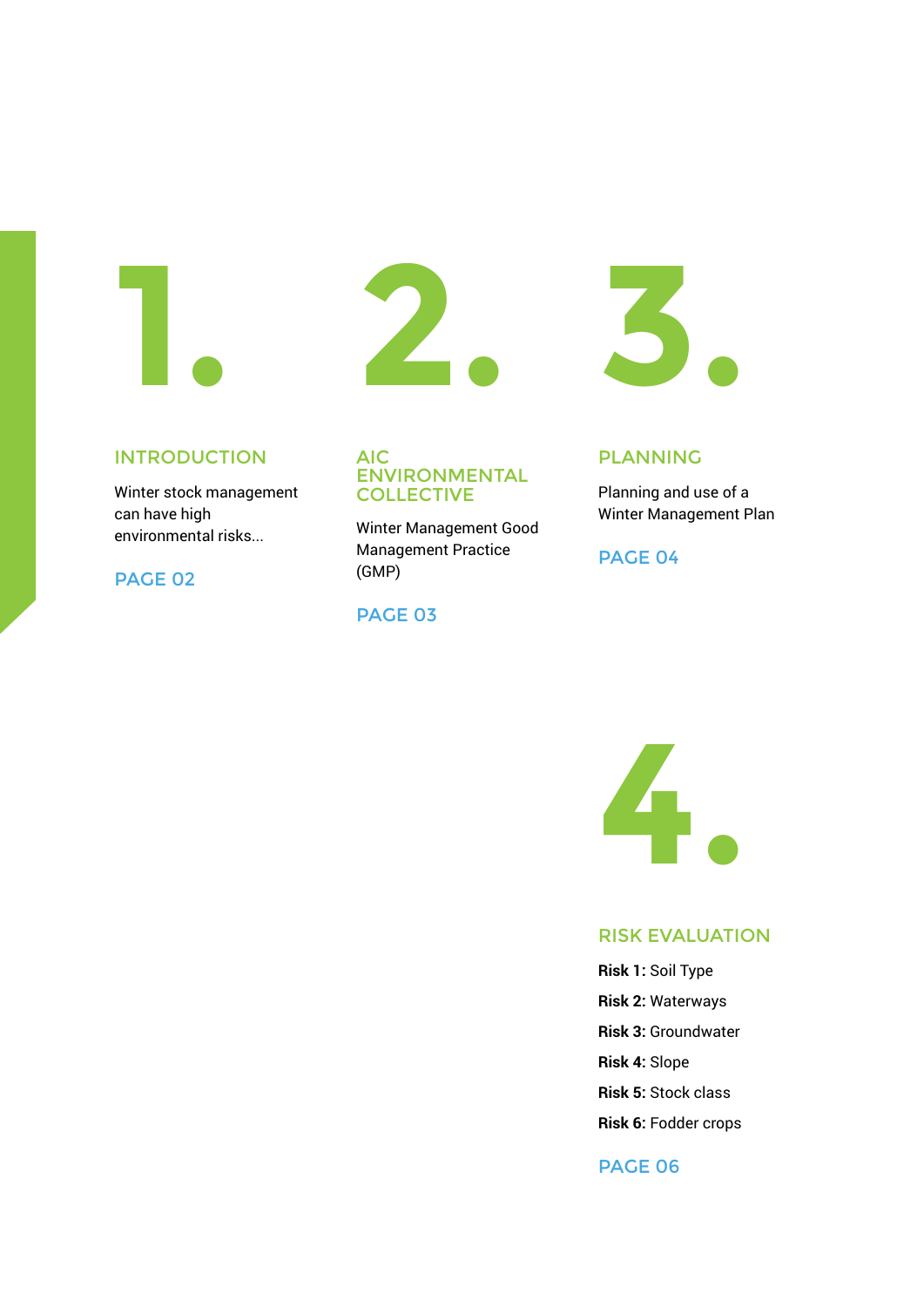



# RISK MITIGATION CONCLUSIONS TABLE 1

Tools and design considerations

**PAGE 10** 



Conclusions and Summary

# **PAGE 11**

List of Mitigation Tools and Design Considerations

### **PAGE 12**

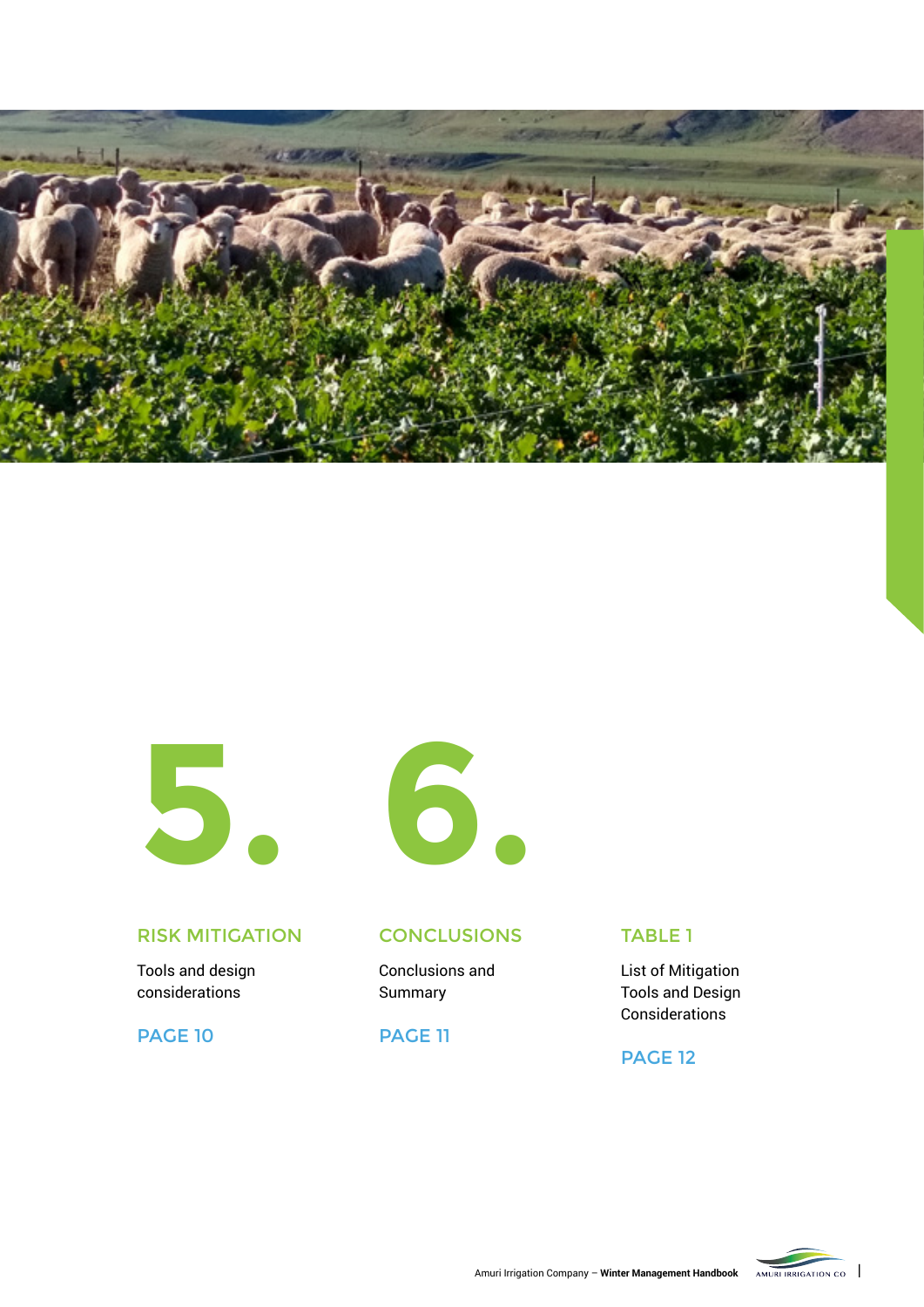# 1. Introduction

Winter stock management can have high environmental risks, particularly for loss of nitrogen (N), phosphorous (P), sediment and faecal material to water. Winter management can also pose animal welfare risks, while not considered in this document, these too need to be carefully planned and mitigated where necessary.

**Winter management without exception requires careful management to minimise a range of environmental risks.**

The government is likely to set a maximum soil pugging standard for the mitigation of animal welfare concerns from the winter of 2012. This will require pugging to be no deeper than 20cm and cover less than 50% of the paddock.

Farmers should start considering now how their winter management plan will meet this requirement.

Given the nature of the risks and the variation in farming systems and situations, minimising one risk may compromise the ability to minimise another risk which calls for careful planning and good judgement on a case by case basis.

**In some cases, environmental risk mitigation may not resolve welfare risks and may (in some cases) compromise welfare. Similarly, good welfare management may not meet good environmental management.**

The most effective approach to good winter management is to actively plan for winter early, carefully assess and evaluate likely risks and adopting appropriate mitigating measures rather than adhering to a fixed set of rules.

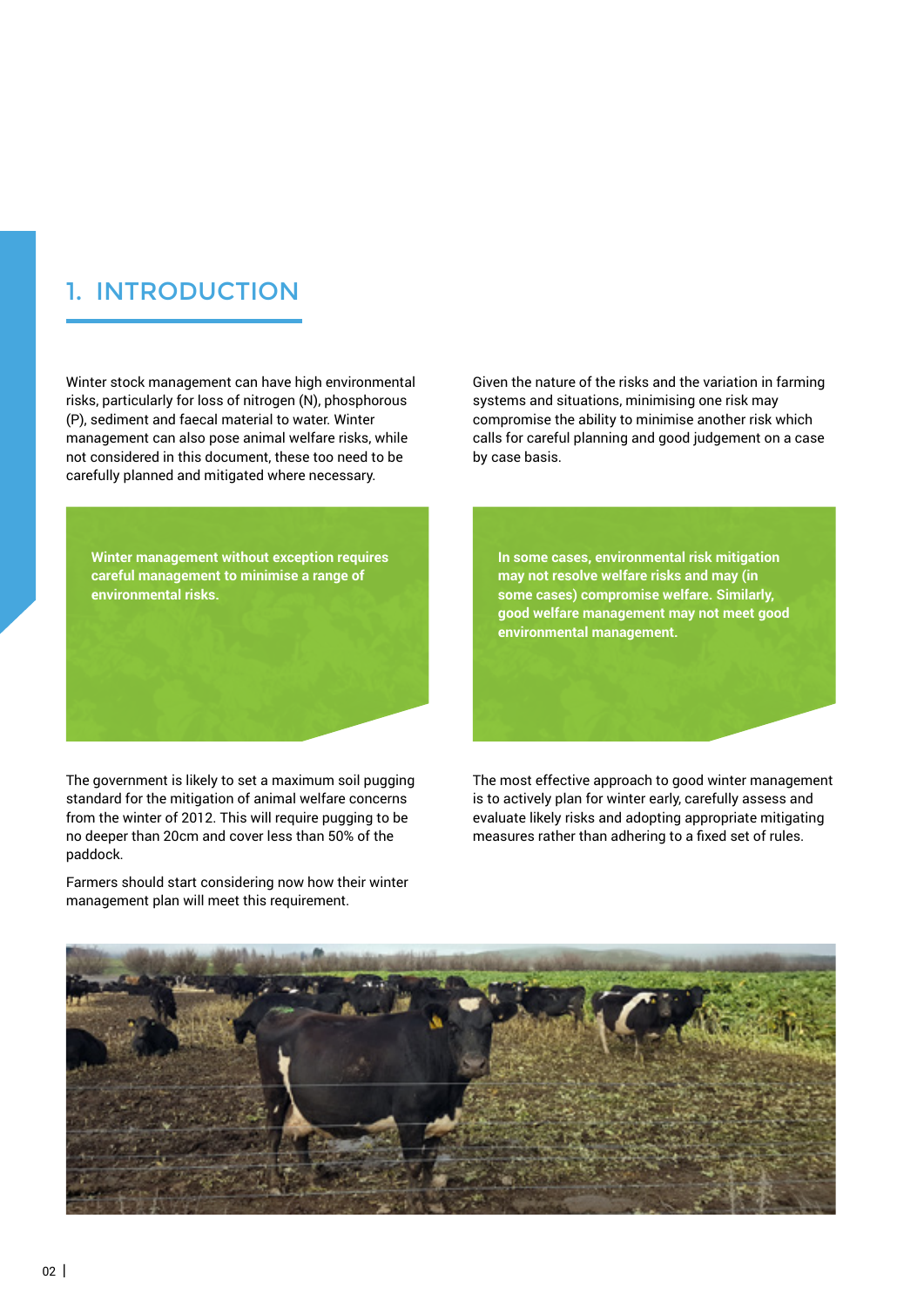# 2. AIC Environmental Collective Winter Management Good Management Practice (GMP)

#### **Effective winter management of stock to minimise risks is not about ticking boxes:**

#### **It demands:**

- **Early Planning;**
- **Careful Risk Evaluation; and**
- **Appropriate Mitigation Selection.**

The AIC Environmental Collective has adopted a winter management GMP standard that is based on the Planning, Risk Evaluation and Mitigation Selection approach.

### Winter Management GMP

#### **Objective**

Winter stock management is planned, and stock are wintered to manage identified risks to the environment, animal welfare and staff.

#### **Outcome on farm**

Environmental risks are identified, and various mitigations and management practices are planned and implemented to effectively manage risks and provide contingencies for extreme weather events.

#### **Targets**

- **T1** Prepare a written winter management plan early, ideally when crops are being planned for the coming season.
- **T2** Identify the risks associated with each wintering block and the mitigation measures needed for these. Note these on your winter management plan.
- **T3** Consider the likely impact of extreme weather events and what contingencies are available to ensure a difficult situation does not turn into a crisis.

The purpose of this new GMP standard is to reduce the environmental impacts of winter stock management and keep Environmental Collective members well placed during a time of increasing scrutiny of farming practices by the public and government.

The Collective will be adopting this GMP standard for application in Farm Environment Plans (FEPs) and FEP Auditing from winter 2021. It will be adopted as an advisory action for all members for winter 2020.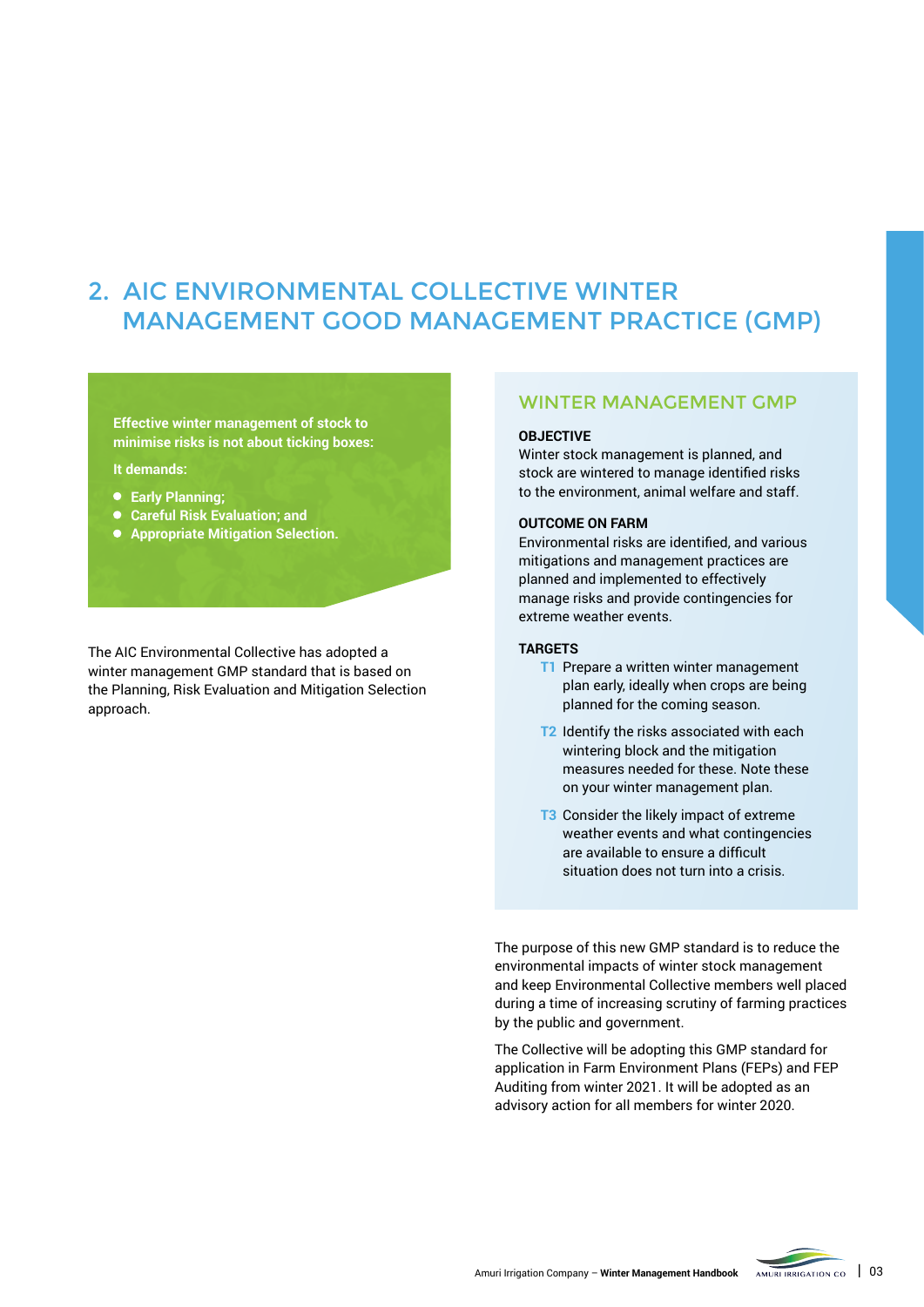# 3. Planning and use of a Winter Management Plan

Winter stock management presents several environmental and animal welfare risks. Managing these risks is a year-round process involving a range of farm staff and contractors.

### THE FOUR STAGES OF WINTER MANAGEMENT

**The four stages of winter forage grazing demonstrate that it requires year-round care to ensure good management.**

| <b>STAGE 1</b> | <b>Paddock selection and Planning</b> | <b>August to September</b>  |
|----------------|---------------------------------------|-----------------------------|
| <b>STAGE 2</b> | <b>Block set-up</b>                   | Early summer to pre-grazing |
| <b>STAGE 3</b> | <b>Crop grazing</b>                   | <b>April to August</b>      |
| <b>STAGE 4</b> | <b>Post grazing management</b>        | <b>August to September</b>  |

A written winter management plan is essential, particularly when several risk factors are involved. A plan need not be complicated and may be a simple farm map with wintering blocks, risks and mitigations identified with particular instructions for staff (e.g. *Stack baleage here, graze from top of slope or standoff area*). An example of an effective yet simple written winter management plan is shown in Figure 1 on the next page.

**It is better to have a simple map that can be accessed and understood by staff than a complicated plan than takes a lot of preparation but is never used.**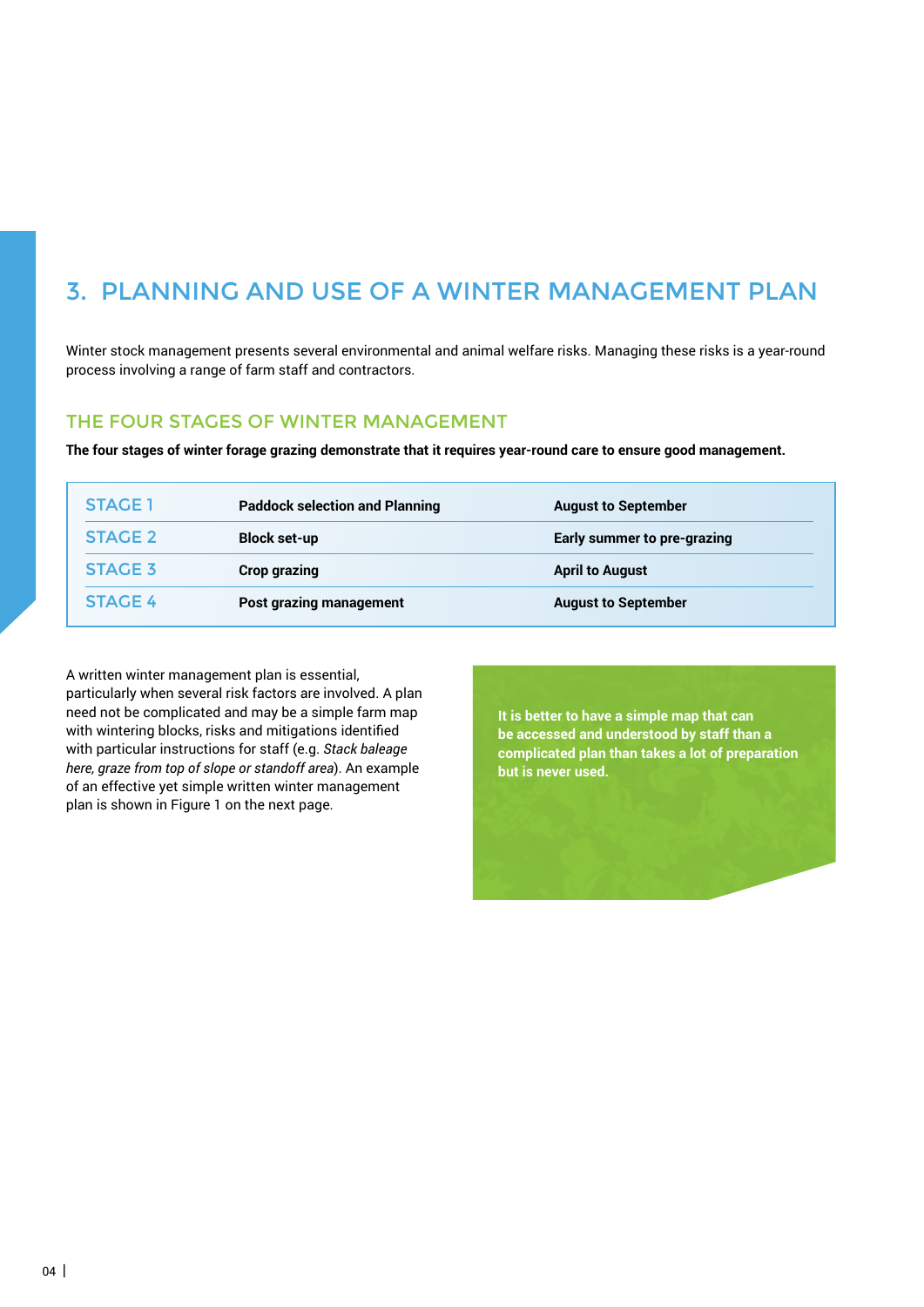

#### **Figure 1**

The plan should identify any 'Red zone' areas where the risks are so high that they should never be used for stock wintering, particularly cropping. A written plan is also evidence for FEP Auditors that the risks of winter management have been considered and appropriate mitigation measures have been identified and adopted.

The ideal time to start preparing a winter management plan is when crops are being planned for the coming season. Thinking about risks and what mitigations may be needed will add very little work to the normal crop planning process.

Your winter management plan should also consider what options or alternatives are available to you in extreme weather events. It is not acceptable to just hope for the best.

**Difficult scenarios should be expected and planned for. Extreme weather events should be treated as a 'when' rather than an 'if'.**

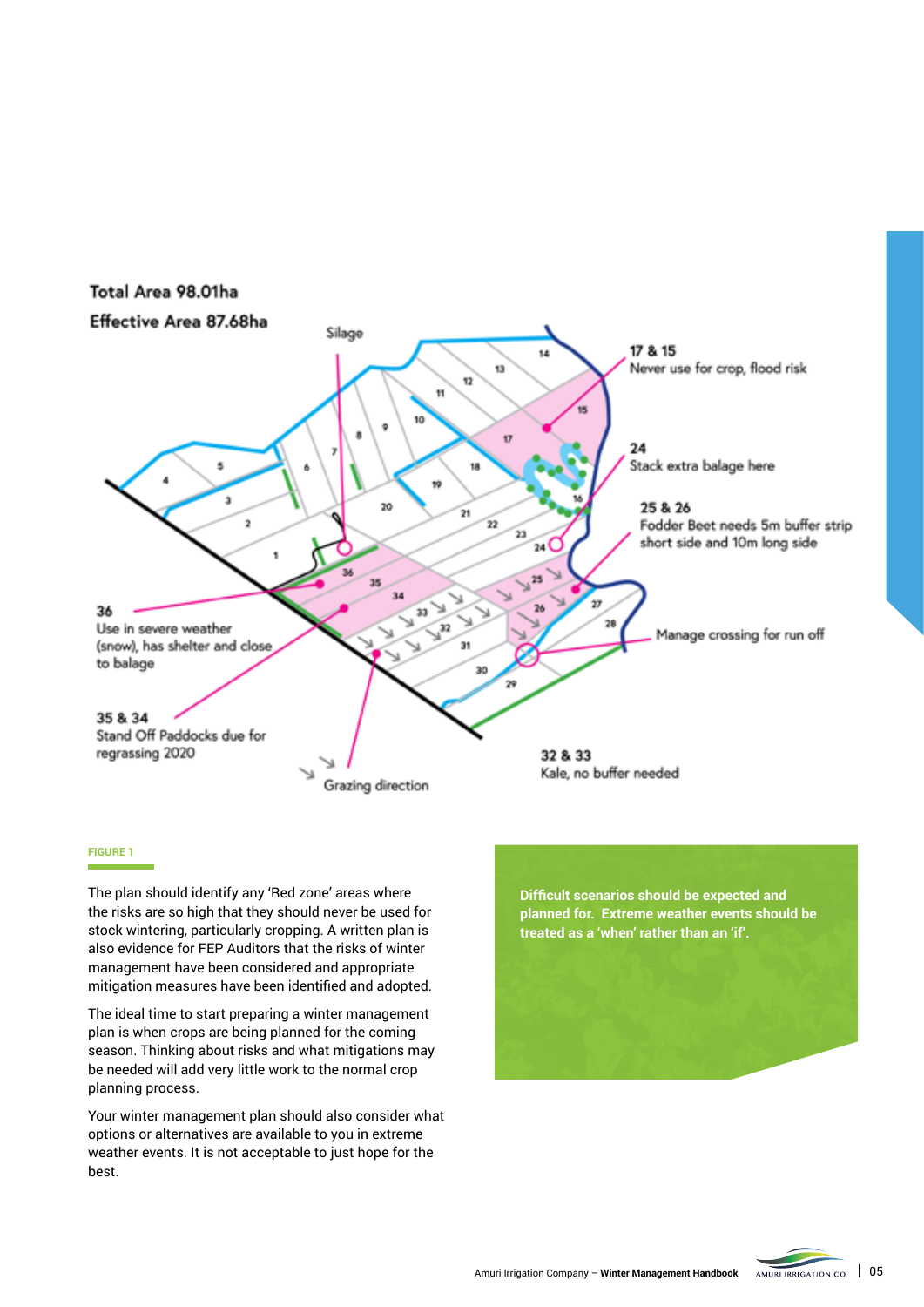# 4. Risk Evaluation

Evaluating risks is essential when developing a winter management plan and deciding on appropriate mitigation actions.

**There are six critical environmental and management risk factors that must be considered when deciding on the overall level of risk for a particular winter management plan and the appropriate level of mitigation for that plan.**

#### **Risk 1: Soil type**

Generally soils present two types of risk:

**Heavy Soil:** (poor draining, deep silty (palic) or clay soils) present significant risks in very wet weather. Waterlogging, pugging deep mud and surface run-off exacerbate sediment, P loss and faecal contamination are all risks associated with heavy soils in wet conditions.

**Lighter soils:** (freely drained, stony, shallow, silty or sandy) present lower risks from pugging and run-off, but present risks of high nitrate leaching. Lighter soils tend to offer the best choice in wet conditions for both environmental and welfare considerations. A plan should consider the range of soil types on the farm and the pros and cons of each.

#### **Risk 2:** Waterways

Stock wintered in close proximity to waterways and drains present a significant environmental risk of direct contamination to waterways with run-off from sediment, P and faecal material in run-off. Waterways must be protected from these risks.

#### **Risk 3:** Groundwater

Further consideration must be given to groundwater contamination especially by nitrate leaching on lighter soils with a high water table or paddocks with extensive artificial drainage. Particular care needs to be taken in sensitive areas, such as community water protection zones or the location of drinking water bores.

#### **Risk 4:** Slope

The increased angle and length of slope increases the velocity of water flow which exacerbates run-off and associated environmental risks. Complex slopes (rolling country) can concentrate sheet flows into channels. High velocity flows concentrated into channels creates the greatest run-off risk as flow velocity and volume of water increase the amount of suspended soil material and the erosive nature of the runoff. Any mitigation measure must consider slope. Wintering on sloping ground will always increase risks.

#### **Risk 5:** Stock class

Generally heavier stock presents the greater risk. Bovines have a high N loss risk whereas other stock such as deer present their own unique risks.

#### **Risk 6:** Fodder crops

Crops, by design, support a high density of stock which offers many advantages to the farmer. However, grazing fodder crops is likely to lead to damaged soil structure and very high deposits of faecal material and urine which is very high in soluble nitrogen, phosphorous and pathogens. The use of fodder crops greatly increases the environmental and welfare risks of winter stock management. Crops create bare ground, which in wet weather inevitably leads to muddy conditions.

In addition, fodder beet can compromise management options because of the need to transition animals on and off it. 100% crop-based wintering which avoids the need to transition and reduced stock movement is a more attractive option for farmers. Wintering on fodder crops will significantly increase environmental, welfare and management risks.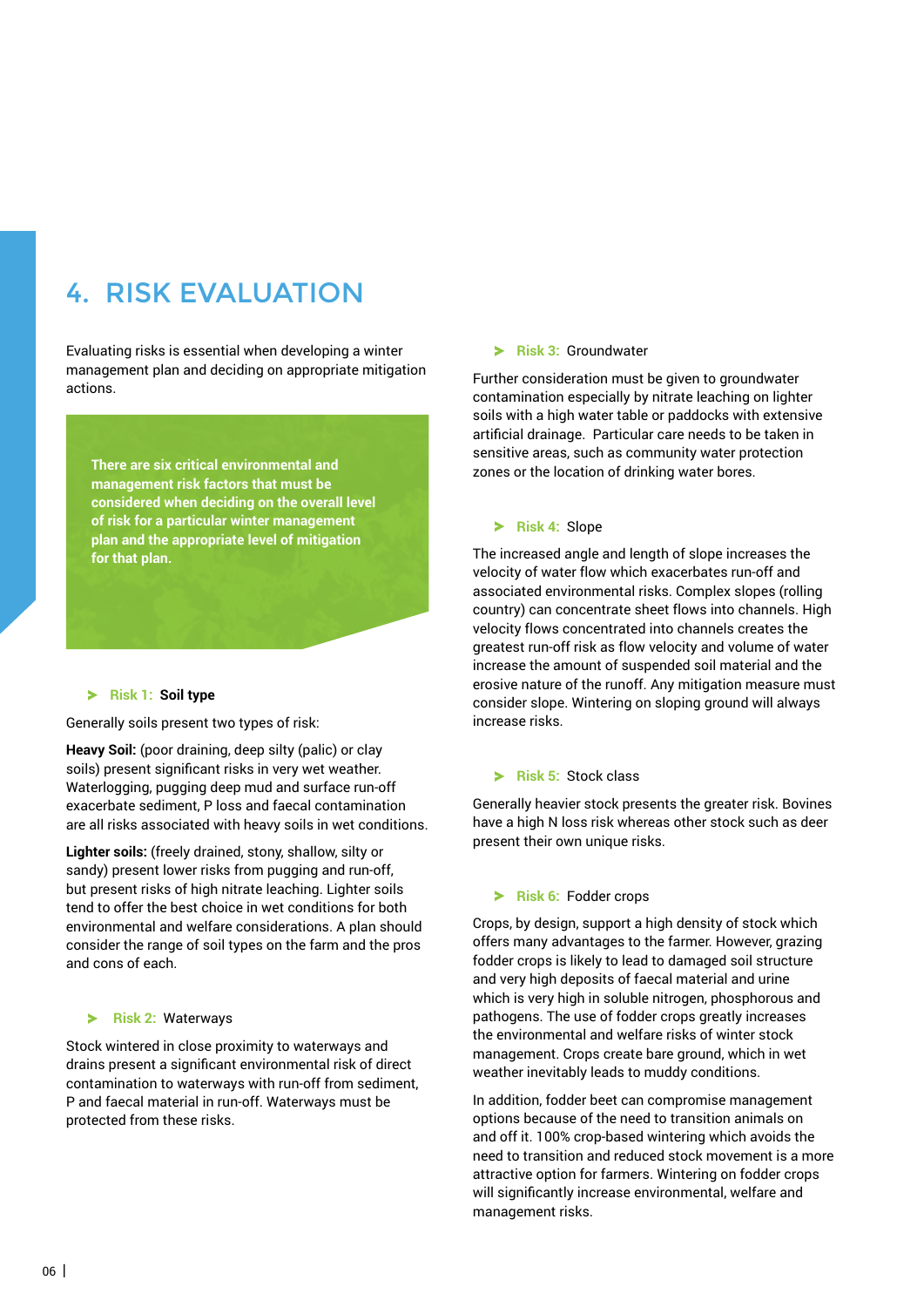**It is very important to understand that risk factors are cumulative and will influences the scale of the necessary mitigations required to minimise environmental risks.**

**In each situation, six risk-factors needs to be considered to develop an effective package of risk mitigations.**



#### **Figure 2**

A riparian margin is not the same as a buffer strip. A riparian margin is a strip of land adjacent to a waterway and protected by permanent fencing. The ideal width of a riparian margin depends on a number of factors, including the significance of the waterway, flood or erosion risk or the landowners plans for any riparian planting or habitat creation. In a pasture situation, fencing and the riparian margin should provide adequate protection of the waterway from stock damage and runoff. Where forage crops are located adjacent to a waterway, then a buffer strip will likely be needed to provide additional protection to the waterway from higher risk of run off. The ideal width of a buffer strip depends on various risk factors which should be assessed when planning forage crops.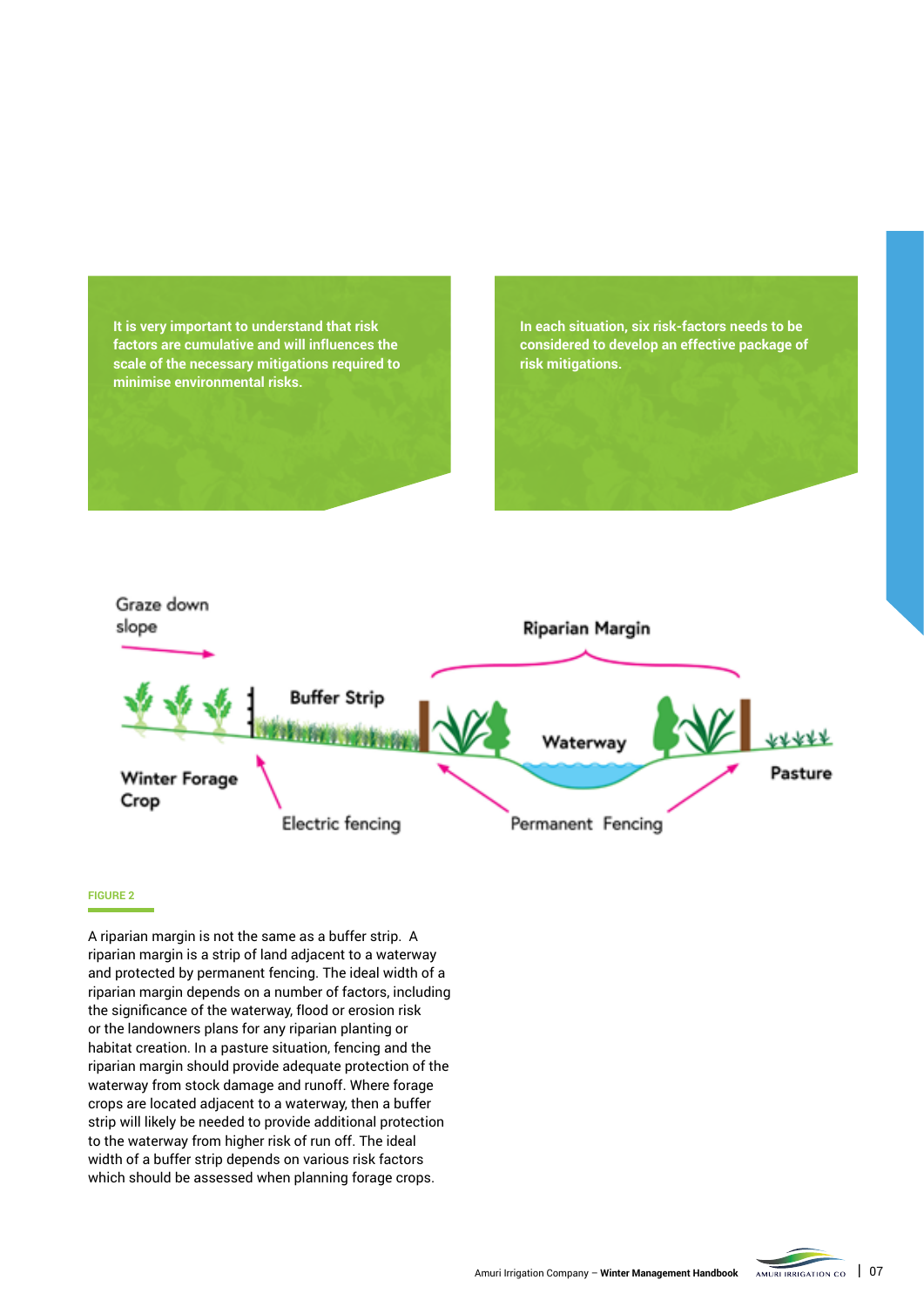# 4. Risk Evaluation cont...



#### **Figure 3**

Buffer strips work by slowing surface flows allowing water to infiltrate into the soil, trapping and depositing sediment in strip vegetation before reaching a waterway. Thick tussocky vegetation, such as cocksfoot make ideal buffer strips.



#### **Figure 4**

Buffer strips fail to be effective once flows exceed the buffer strip's capacity and run off flows through or over the vegetation and directly into watercourses. This can happen when flows are moving rapidly off a slope, volumes of water are too great for the size of the strip, where vegetation is too short or damaged or where flows are concentrated into channels. In such high risk situations buffer strips may need to be considerably wider than in low risk situations.

All diagrams (figures) acknowledgement: Amy Anderson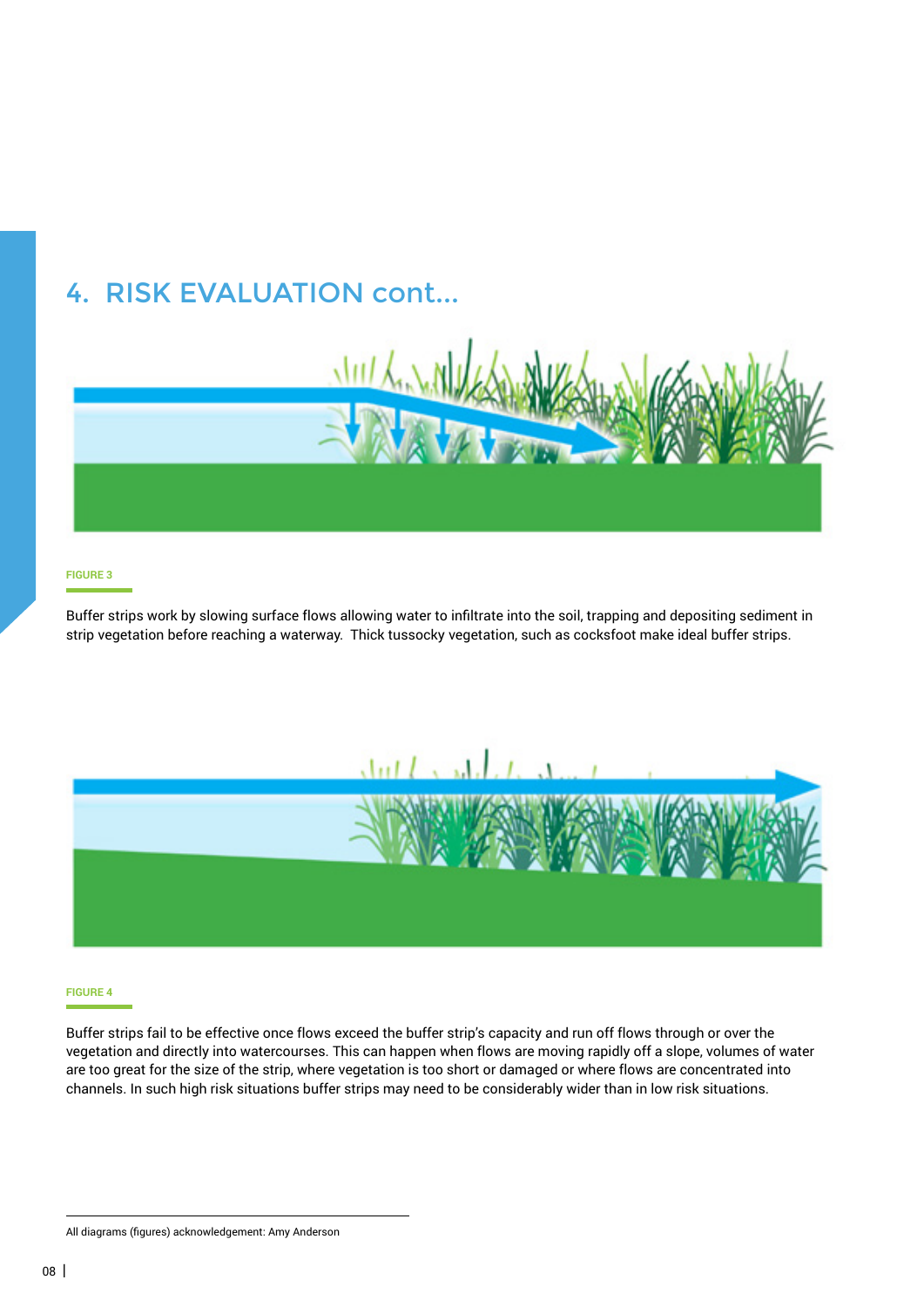The two scenarios below illustrate two situations with very different risk profiles and accordingly a different range of mitigation measures.

**SCENARIO 1:** Heifers wintered on flat paddocks on light soils with no waterways present. Stock grazed on and off kale with a sacrifice paddock where they are fed silage.

**Risk Assessment:** Low risk situation: Likely to present few environmental risks other than high N leaching from fodder crop.

**Likely mitigations:** 

- Use of portable water troughs to reduce stock movements (optional).
- Early establishment of a cereal catch crop following kale to mop up surplus N.
- Various contingency options likely to be available for severe events, such as keeping stock off kale crop and feeding additional silage on sacrifice paddock while snow on ground or soils saturated
- Very low-cost mitigations cereal catch crop provides silage crop before regrassing or establishment of next fodder crop and sacrifice paddocks likely to need to be re-established.

**SCENARIO 2:** Friesian cows wintered on rolling country with deep palic soils prone to pugging with numerous waterways and gullies on 100% fodder beet with silage fed in-situ.

**Risk Assessment:** A multiple high risk situation presenting significant environmental risks which will require significant temporary and permanent mitigations. There are likely to be few contingency options available in severe weather, which will increase environmental and animal welfare risks.

#### **Likely mitigations:**

- Use of temporary water troughs to reduce need for stock to walk long distances on slopes in mud to find adequate water.
- Access by machinery to feed roughage will be difficult in very wet or snow conditions and likely exacerbate soil damage and pugging. Baleage may need to be stockpiled in paddock for extreme events.
- Permanent fencing at break of slope in any gullies with rough vegetation established throughout sides and length of gullies.
- Establish temporary buffer strips of rough grass (such as cocksfoot) adjacent to any waterways when  $\bullet$ crops are sown. These should be fenced off temporarily while crops are being grazed. They should not be grazed until the end of winter. The width of buffer strips may need to be significant and will need to consider slope angle and length. More than 10m is likely to be required to be effective in slowing flows to drop sediment.
- Where water is concentrated into channels along tracks, use permanent culverts to intercept flows and direct water onto grass paddocks to disperse flow and drop sediment.
- Construct permanent sediment traps along drains and/or waterways at strategic points to slow flows and enable sediment to drop out of suspension.
- Areas in-field that are identified as natural critical source areas which concentrate flows may need to be excluded from crops and left in pasture and/or fenced off temporarily in severe weather.
- Stock should be grazed from top of slope to bottom to ensure most risky areas are grazed last allowing un-grazed crop to act as a buffer strip. If this can't be done, then grass buffer strips will need to be proportionately wider (20m+)
- In severe events, animal welfare is likely to be a significant risk as it may be difficult to provide adequate  $\bullet$ shelter, lying areas and sufficient volume of feed.
- In areas which present insurmountable problems and high risks, it is best that they be excluded from use for fodder crops. (i.e. Sloping areas with waterways, access or risk of flooding).

**This situation is likely to require multiple and high cost mitigation measures and present challenges for meeting good animal welfare considerations: These cumulative risks are likely to be high enough to question the use of the area for winter crop grazing.**

Amuri Irrigation Company – Winter Management Handbook AMURI IRRIGATION CO. | 09

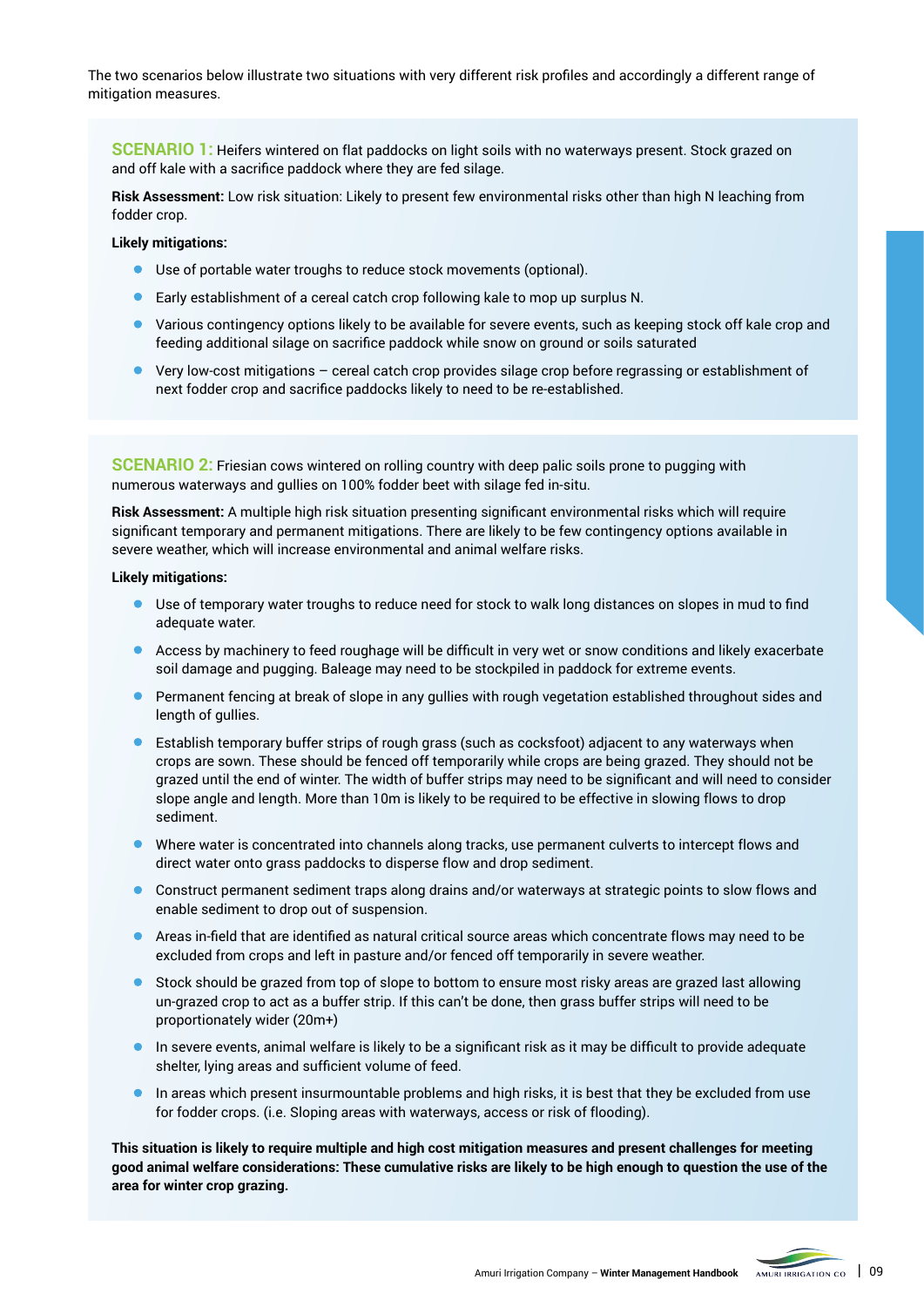# 5. Risk Mitigation Tools and DESIGN CONSIDERATIONS

Once the risks involved with a particular winter management plan have been identified, the most appropriate mitigation must be selected to eliminate or minimise these risks.

There are a wide range of mitigations available ranging from temporary buffer strips to permanent built structures (sediment trap), each may be necessary depending on the circumstances and the level of risk. The size or design of a mitigation measure will be influenced by the individual circumstances. For example, on flat ground a buffer strip near a waterway can be narrower than one sloping ground as the run-off risk is less.

# **Mitigation Measures must be up to the Job**

**Any mitigation measure adopted must be appropriate for the situation.**

**Similar risks may require very different risks in different situations (e.g. run-off to waterways)**

Table 1 gives examples of a wide range of mitigation measures and design considerations. Use this table to help plan and implement your effective mitigation measures.

### **Figure 5**

This sediment trap and new wetland feature has been created from a wet and difficult to manage area of a farm.

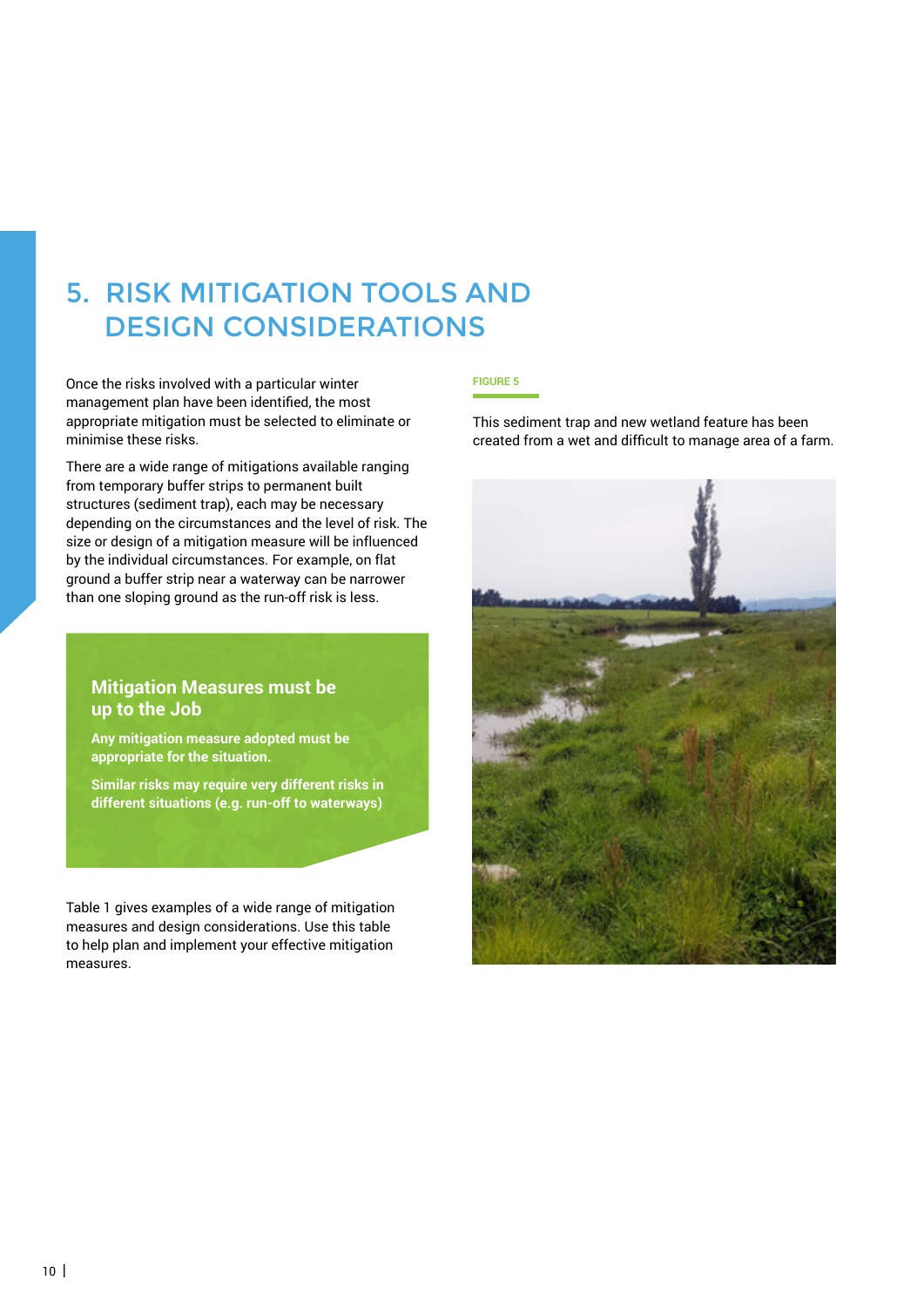# 6. Conclusions and Summary

Winter management needs careful management to minimise a range of environmental and other risks.

Effective winter management is not about ticking boxes:

It demands:

- Early planning,
- Careful risk evaluation; and
- Appropriate mitigation selection.

It is not acceptable to just hope for the best  $$ difficult scenarios should be expected and planned for. Extreme weather events are not an 'if' but a 'when'.

Good winter grazing management is a yearround process and requires careful planning and management throughout.

There are six critical environmental and management risk factors that must be considered in order to decide on the overall level of risk for a particular winter management plan and the appropriate level of mitigation required.

In each situation, consider the six risk-factors when developing an effective package of mitigations.

There are a wide range of potential risk mitigation measures available from simple low-cost actions to more demanding actions required in higher risk situations.

In some high-risk situations, the scale and cost of risk mitigation may outweigh the value of the planned approach to wintering and require a review of the farm's winter management systems.

A situation with a combination of a number of risk factors may mean there is simply no effective way of coming up with an effective winter management plan. Such areas should never be used for stock wintering.

Amuri Irrigation Company - Winter Management Handbook AMURI IRRIGATION CO. 11

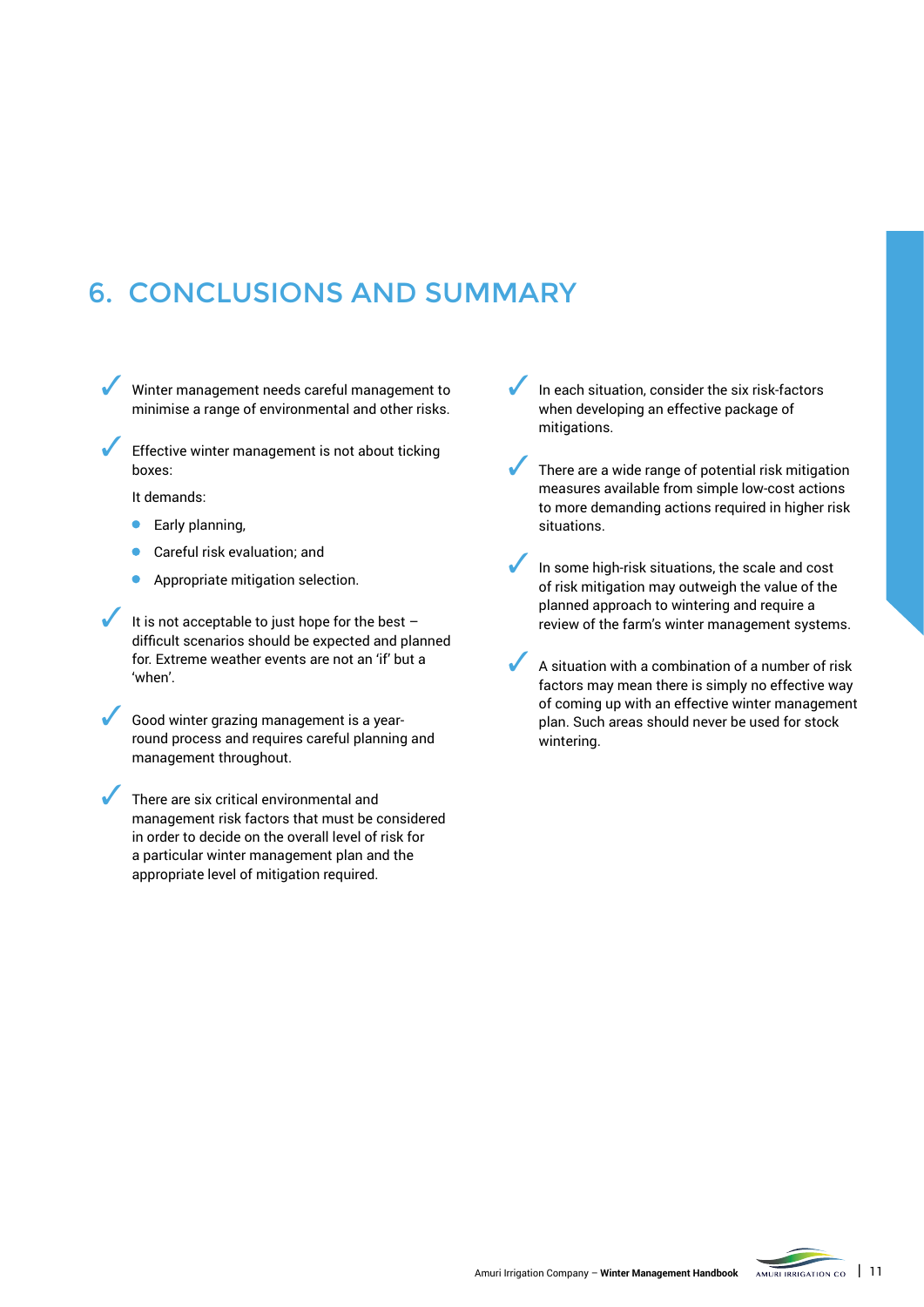### **TABLE 1**

### List of Mitigation Tools and Design Considerations

| <b>Mitigation</b>                              | <b>Definition</b>                                                                                                                                                                                                                            | <b>Purpose</b>                                                                                                                  | <b>Scale and Management</b>                                                                                                                                                                                                                                                                                                                                                                                                                                                                                                                         | Cost                                                                                                                                                                                                                                                                                                            | Comments                                                                                                                                                                                                                        |
|------------------------------------------------|----------------------------------------------------------------------------------------------------------------------------------------------------------------------------------------------------------------------------------------------|---------------------------------------------------------------------------------------------------------------------------------|-----------------------------------------------------------------------------------------------------------------------------------------------------------------------------------------------------------------------------------------------------------------------------------------------------------------------------------------------------------------------------------------------------------------------------------------------------------------------------------------------------------------------------------------------------|-----------------------------------------------------------------------------------------------------------------------------------------------------------------------------------------------------------------------------------------------------------------------------------------------------------------|---------------------------------------------------------------------------------------------------------------------------------------------------------------------------------------------------------------------------------|
| Permanent<br>Fencing and<br>Riparian<br>Margin | All waterways must be<br>fenced off from intensively<br>farmed stock, including<br>cattle, deer and pigs. This<br>includes any situation<br>where stock are held for<br>wintering and being fed<br>crop or feed brought into<br>the paddock. | Exclusion of stock<br>from waterways                                                                                            | Appropriate to the size and flow<br>of the waterway and nature of the<br>channel.<br>Should include some riparian<br>margin that can accommodate the<br>waterway during high flows.<br>For waterways more than 1m<br>across during median flows, a<br>riparian margin (the distance<br>between the edge of the waterway<br>and the permanent fence) should<br>be not less than 3m).<br>The line of the fencing should<br>consider any critical source areas<br>(swales or hollows) and winter<br>flooding that may need a wider<br>riparian margin. | High initial<br>cost with<br>some areas<br>likely to be<br>sacrificed<br>from<br>productive<br>area.<br>Fencing very<br>close to and<br>following the<br>edge of the<br>waterway<br>likely to result<br>in problems<br>with erosion<br>and run-off<br>-unlikely to be<br>cost effective<br>in the long<br>term. | All farmers<br>must meet<br><b>Regional Rules</b><br>regarding<br>stock<br>exclusion from<br>waterways.<br>Future<br>National<br>Fnvironmental<br>Standards are<br>likely to require<br>a riparian<br>margin of<br>between 3-5m |
| Temporary<br>Fencing                           | Temporary electric fencing                                                                                                                                                                                                                   | Fencing off<br>grass buffer<br>strips, seasonal<br>waterways,<br>seasonal wet<br>areas and/or<br>critical source<br>areas (CSA) | Appropriate to the individual<br>situation. Consider the size and<br>flow of the waterway the likelihood<br>of pugging and risk of run-off.                                                                                                                                                                                                                                                                                                                                                                                                         | Low cost                                                                                                                                                                                                                                                                                                        |                                                                                                                                                                                                                                 |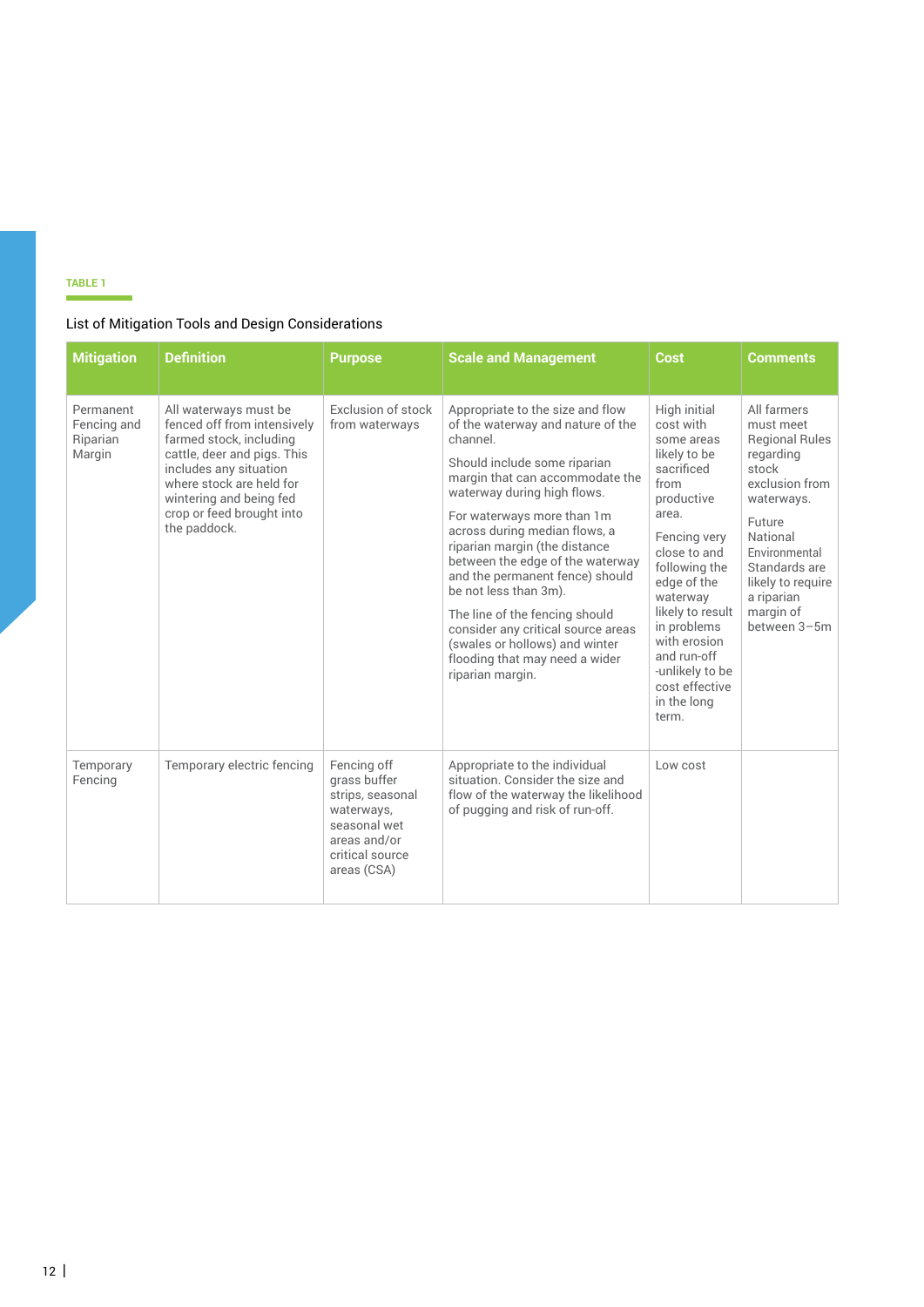| <b>Mitigation</b>                                     | <b>Definition</b>                                                                                                                                                                                                                                                                                                                                                                                                      | <b>Purpose</b>                                                                                                                                                                                            | <b>Scale and Management</b>                                                                                                                                                                                                                                                                                                                                                                                                                                                                                                                                                                                                                                                                                                                                                                    | Cost                                                                                                                                                                 | <b>Comments</b>                                                                                                                                                                                                                                                        |
|-------------------------------------------------------|------------------------------------------------------------------------------------------------------------------------------------------------------------------------------------------------------------------------------------------------------------------------------------------------------------------------------------------------------------------------------------------------------------------------|-----------------------------------------------------------------------------------------------------------------------------------------------------------------------------------------------------------|------------------------------------------------------------------------------------------------------------------------------------------------------------------------------------------------------------------------------------------------------------------------------------------------------------------------------------------------------------------------------------------------------------------------------------------------------------------------------------------------------------------------------------------------------------------------------------------------------------------------------------------------------------------------------------------------------------------------------------------------------------------------------------------------|----------------------------------------------------------------------------------------------------------------------------------------------------------------------|------------------------------------------------------------------------------------------------------------------------------------------------------------------------------------------------------------------------------------------------------------------------|
| Grass buffer<br>strips.<br>See fig. 3 and<br>4 above. | A rough grass strip<br>designed to intercept and<br>trap sediment from high<br>run-off risk areas, such<br>as winter fodder crops or<br>tracks and laneways.<br>The thicker the sward the<br>better. Clumpy cocksfoot<br>or similar rough grass<br>ideal buffer strip.<br>Should be established at<br>the time of crop planting<br>and adjacent to any<br>waterway that may be<br>flowing during the winter<br>months. | To intercept and<br>slow run-off water<br>so suspended<br>sediment<br>is trapped or<br>filtered before run-<br>off water enters<br>any waterway or<br>ideally, has time to<br>infiltrate into the<br>soil | To be effective the width of strip<br>needs to be proportional to the flow<br>and volume of run-off it intercepts.<br>Once flows are concentrated into<br>channels and run off flows over<br>the top of the strip vegetation their<br>effectiveness reduces dramatically.<br>Strips need to be maintained in<br>good condition throughout the<br>winter i.e. fenced off and left<br>ungrazed and not used as laneways<br>as this will create channels that can<br>concentrate flows.<br>As a rule of thumb buffer strips<br>should have sufficient vegetation<br>and be wide enough to ensure<br>flows do not become concentrated<br>into channels.<br>Buffer strips are unlikely to be<br>effective on long steep or rolling<br>slopes where flows will become<br>concentrated into channels. | Relatively low<br>cost:<br>Buffer strips<br>can be grazed<br>out at end of<br>winter and<br>returned to<br>production if<br>not required<br>the following<br>winter. | Plan buffer<br>strips early<br>and establish<br>when crops<br>are sown.<br>Grass buffer<br>strips are<br>not riparian<br>margins.<br>A buffer strip<br>is in addition<br>to any riparian<br>margin and<br>is located<br>paddock<br>side of any<br>waterway<br>fencing. |
| <b>Grazing Top</b><br>to Bottom of<br>Slope           | Grazing a sloping fodder<br>crop paddock from top<br>of slope to bottom using<br>break fencing.                                                                                                                                                                                                                                                                                                                        | Graze highest risk<br>areas last and<br>use fodder crop<br>in front of break<br>as an additional<br>buffer strip.                                                                                         | Access and location of water<br>troughs should be considered<br>when crop is being planned and<br>whether they present problems.<br>Also consider location of paddock<br>access points - additional<br>gateways may be needed before<br>the start of winter.                                                                                                                                                                                                                                                                                                                                                                                                                                                                                                                                   | Low cost                                                                                                                                                             | Is not a<br>substitute<br>for adequate<br>buffer strip.                                                                                                                                                                                                                |
| Portable<br>Water<br>Troughs                          | Plastic water troughs<br>that can be relocated in a<br>paddock used for winter<br>grazing.                                                                                                                                                                                                                                                                                                                             | Reduces distance<br>walked by stock<br>to drink reducing<br>pugging damage<br>and stress on<br>stock.                                                                                                     | Plan use of portable water troughs<br>when planning fodder crop. May<br>need additional reticulation and<br>troughs installed before conditions<br>make job difficult.                                                                                                                                                                                                                                                                                                                                                                                                                                                                                                                                                                                                                         | Low cost                                                                                                                                                             | Reducing the<br>distance stock<br>need to walk<br>for water can<br>significantly<br>reduce energy<br>requirements<br>particularly on<br>muddy sloping<br>paddocks.                                                                                                     |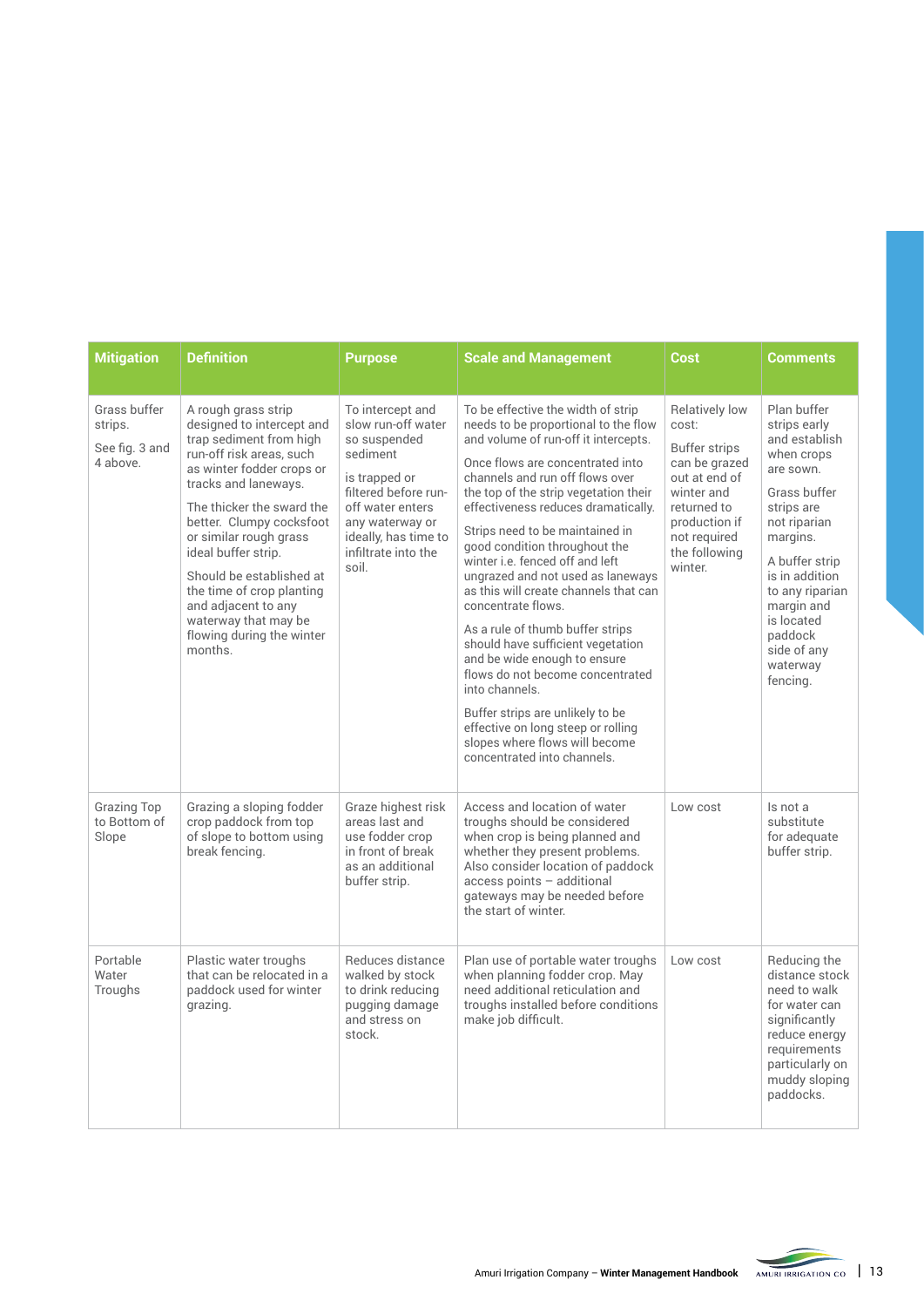| <b>Mitigation</b>      | <b>Definition</b>                                                                                                                                                                                                                                                             | <b>Purpose</b>                                                                       | <b>Scale and Management</b>                                                                                                                                                                                                                                                                                                                                                                                                                                                                                                                                                                                          | Cost                                                                                                                                                                                                                | <b>Comments</b>                                                                                                                                                                                                                            |
|------------------------|-------------------------------------------------------------------------------------------------------------------------------------------------------------------------------------------------------------------------------------------------------------------------------|--------------------------------------------------------------------------------------|----------------------------------------------------------------------------------------------------------------------------------------------------------------------------------------------------------------------------------------------------------------------------------------------------------------------------------------------------------------------------------------------------------------------------------------------------------------------------------------------------------------------------------------------------------------------------------------------------------------------|---------------------------------------------------------------------------------------------------------------------------------------------------------------------------------------------------------------------|--------------------------------------------------------------------------------------------------------------------------------------------------------------------------------------------------------------------------------------------|
| Laneway<br>Management  | Any laneway that could<br>result in accumulated<br>run-off, from either the<br>laneway or adjacent<br>paddocks, being<br>channelled into a<br>waterway must be<br>managed to intercept<br>and divert run-off and<br>suspended sediment onto<br>paddocks or sediment<br>traps. | Prevent sediment<br>and manure from<br>laneways being<br>directed into<br>waterways. | Mitigations need to be<br>proportional to the length and<br>slope and design of laneway.<br>A laneway should be profiled<br>so any run-off is directed into<br>paddock, along its length is ideal.<br>Laneways that are lower than<br>the surrounding paddock will<br>accumulate and concentrate water<br>and this risk is made worse by<br>long sloping laneways frequently<br>found on irrigated properties.<br>Where laneways can't be profiled<br>to shed water $-$ cut-outs or<br>culverts will be required along the<br>length of the laneway to intercept<br>channelled water and divert it onto<br>paddocks. | From low to<br>high cost.<br>However, well<br>managed<br>laneways that<br>don't hold and<br>channel water<br>are likely to<br>suffer less<br>damage during<br>the winter and<br>have lower<br>maintenance<br>costs. | Every 100m of<br>laneway 5m<br>wide receives<br>5m <sup>3</sup> of water<br>in a modest<br>10 <sub>mm</sub> rain<br>or irrigation<br>event.<br>1km of a 5m<br>wide laneway<br>in a 40mm rain<br>event receives<br>200m <sup>3</sup> water. |
| Crossing<br>Management | All waterway crossings<br>must be managed to<br>control accumulated run-<br>off and sediment entering<br>waterways.                                                                                                                                                           | Exclusion of stock<br>from waterways.                                                | Any frequently used waterway<br>crossing, or a crossing used for<br>intensively farmed stock, which<br>includes any stock being break<br>fed, must be bridged or culverted.<br>Careful consideration should<br>be given to the approach to<br>any crossing and the risk of<br>concentrated run-off from<br>laneways entering waterways at<br>the crossing point (see Laneway<br>Management above).                                                                                                                                                                                                                   | From low to<br>moderate<br>cost. However<br>well managed<br>crossings<br>are usually<br>damaged less<br>during from<br>flooding and<br>erosion.                                                                     | Waterway<br>crossing<br>points present<br>high risks of<br>run-off and<br>accumulated<br>sediment<br>and manure<br>entering<br>waterways.                                                                                                  |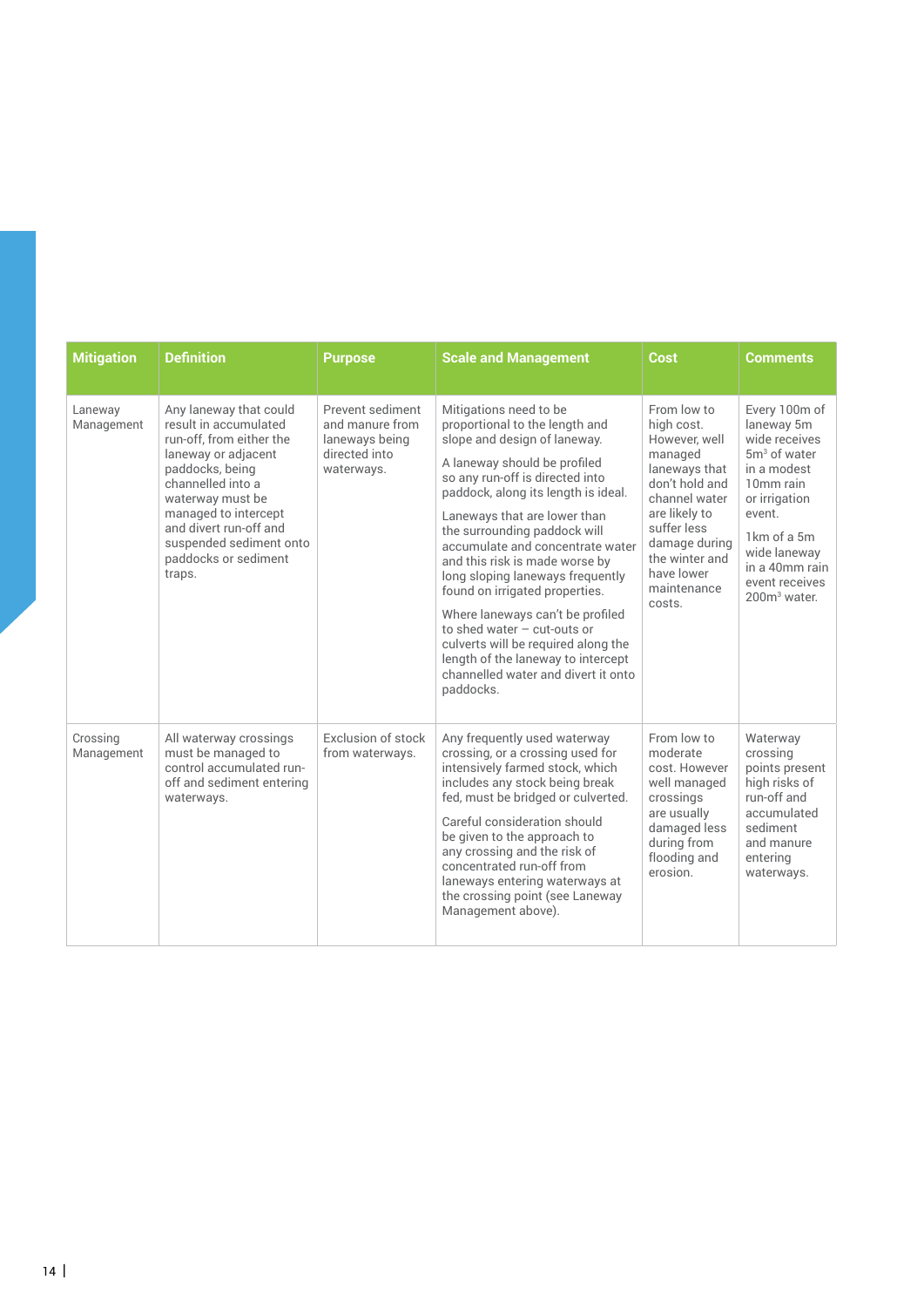| <b>Mitigation</b>                                          | <b>Definition</b>                                                                                                                                                                                                                                                                                              | <b>Purpose</b>                                                                                                                                                                        | <b>Scale and Management</b>                                                                                                                                                                                                                                                                                                                                                                                                                                                                                                                                                                            | Cost                                                                                                                                                                                                                                                                                                                                                                                                                                                                                                                                      | Comments                                                                                                                                                                                                                                                                                                                                                                                                                                        |
|------------------------------------------------------------|----------------------------------------------------------------------------------------------------------------------------------------------------------------------------------------------------------------------------------------------------------------------------------------------------------------|---------------------------------------------------------------------------------------------------------------------------------------------------------------------------------------|--------------------------------------------------------------------------------------------------------------------------------------------------------------------------------------------------------------------------------------------------------------------------------------------------------------------------------------------------------------------------------------------------------------------------------------------------------------------------------------------------------------------------------------------------------------------------------------------------------|-------------------------------------------------------------------------------------------------------------------------------------------------------------------------------------------------------------------------------------------------------------------------------------------------------------------------------------------------------------------------------------------------------------------------------------------------------------------------------------------------------------------------------------------|-------------------------------------------------------------------------------------------------------------------------------------------------------------------------------------------------------------------------------------------------------------------------------------------------------------------------------------------------------------------------------------------------------------------------------------------------|
| Sediment<br>Traps                                          | An area in or adjacent to a<br>waterway that slows flow and<br>allows sediment to drop out of<br>suspension. Structures such<br>as old stock water dams, old<br>irrigation channels or ponds can<br>form effective sediment traps.<br>New structures can be created<br>for the purpose of trapping<br>sediment | To intercept<br>and slow<br>run-off water<br>so suspended<br>sediment is<br>trapped before<br>run-off water<br>enters any<br>waterway.                                                | On sloping ground the<br>accumulation of water and<br>sediment into channels.<br>that can't be diverted into<br>grass paddocks, presents<br>considerable risk of loss of<br>sediment to waterways.<br>In such situations the<br>only possible mitigation<br>is the use of constructed<br>sediment traps of<br>sufficient size to slow<br>flows and allow sediment<br>to drop out of suspension.<br>Sediment traps can be<br>effective in removing<br>larger particles such<br>as sand or silt, but are<br>ineffective in removing<br>very fine particles, such<br>as clay and adsorbed<br>phosphorous. | Existing structures:<br>moderate cost<br>but purpose-built<br>sediment traps<br>could have high<br>initial construction<br>cost.<br>Sediment will need<br>to be removed at<br>appropriate times<br>and returned to<br>paddocks.<br>Any cleaning or<br>maintenance of<br>sediment traps<br>also presents risks<br>to contamination<br>of waterways and<br>must be carefully<br>planned.<br>Sediment traps<br>are not a low-cost<br>option but may<br>be an essential<br>mitigation option<br>available is certain<br>high-risk situations. | Construction of<br>new sediment<br>traps and<br>removal of<br>sediment is<br>likely to require<br>a consent from<br>FCan.<br>Sediment<br>traps are the<br>ambulance at<br>the bottom of<br>the cliff.<br>Preventative<br>mitigations that<br>prevent run-off<br>in the first place<br>or intercept run-<br>off and direct<br>flows onto<br>paddocks are<br>likely to be more<br>effective and<br>cheaper than<br>constructed<br>sediment traps. |
| Critical<br>Source<br>Areas<br>(CSA)<br>Exclusion<br>Areas | A CSA is any sloping feature<br>that accumulates surface water<br>and run-off and channels it into<br>a waterway.                                                                                                                                                                                              | Temporary<br>or seasonal<br>removal of stock<br>from areas at risk<br>of accumulating<br>surface water<br>and run-off and<br>channelling<br>sediment and<br>faeces into<br>waterways. | CSAs can be small areas<br>within paddocks such as<br>a swale or depression that<br>can be temporary fenced<br>off during wet periods<br>through to large features<br>such as gullies or the head<br>of a waterway which are<br>unsuitable for wintering<br>stock.                                                                                                                                                                                                                                                                                                                                     | Low cost, temporary<br>electric fencing.<br>May result in<br>additional areas<br>being excluded from<br>winter grazing.                                                                                                                                                                                                                                                                                                                                                                                                                   | A versatile low<br>cost means of<br>excluding stock<br>from high risk<br>areas but not a<br>substitute for<br>adequate buffer<br>strips, see<br>above.                                                                                                                                                                                                                                                                                          |

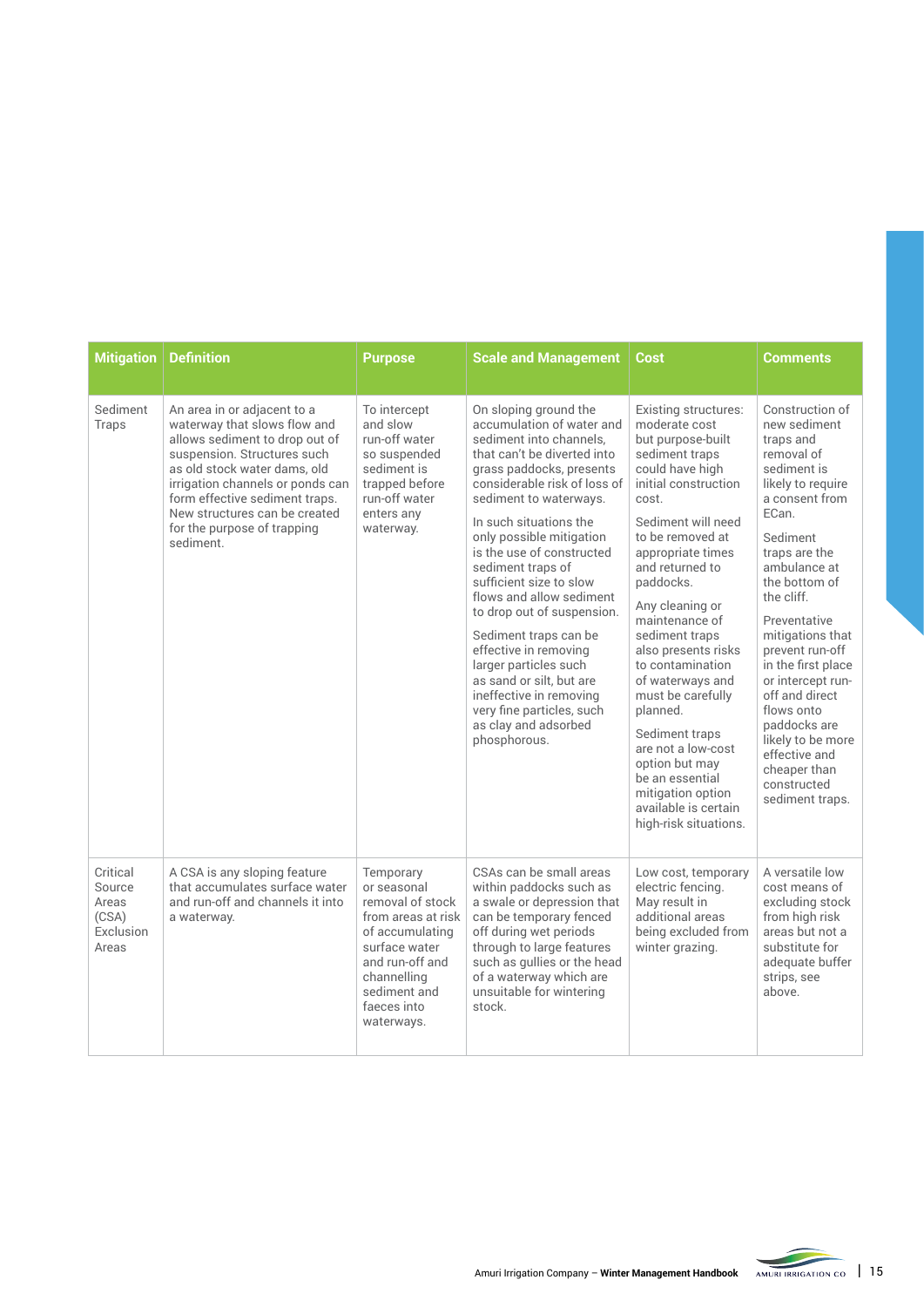| <b>Mitigation</b>                  | <b>Definition</b>                                                                                                                                                                                                                                                                                                                                                            | <b>Purpose</b>                                                                                                                                                                                                                                          | <b>Scale and Management</b>                                                                                                                                                                                               | <b>Cost</b>                                                                                                                                                                                            | <b>Comments</b>                                                                                                                                                                                   |
|------------------------------------|------------------------------------------------------------------------------------------------------------------------------------------------------------------------------------------------------------------------------------------------------------------------------------------------------------------------------------------------------------------------------|---------------------------------------------------------------------------------------------------------------------------------------------------------------------------------------------------------------------------------------------------------|---------------------------------------------------------------------------------------------------------------------------------------------------------------------------------------------------------------------------|--------------------------------------------------------------------------------------------------------------------------------------------------------------------------------------------------------|---------------------------------------------------------------------------------------------------------------------------------------------------------------------------------------------------|
| Cropping<br><b>Red Zones</b>       | Areas that should never be used<br>for an annual fodder crop. These<br>are areas prone to flooding, very<br>wet/boggy areas or paddocks<br>with extensive wetlands or<br>springs. These should never<br>be used for fodder crops and<br>should be avoided when ground<br>conditions would lead to<br>severe pugging or damage by<br>machinery.<br>In addition, areas such as | Avoids high risk<br>management<br>options and<br>very damaging<br>situations.                                                                                                                                                                           | Could be single paddocks<br>or parts of paddocks to<br>substantial areas of a<br>farm with soils, location<br>or slope, or combination<br>of these factors, which<br>makes them unsuitable for<br>winter fodder cropping. | Constrains use<br>of areas used for<br>winter management,<br>but likely to be cost<br>effective in long<br>term by avoiding<br>severe paddock<br>damage and loss of<br>crop, animal welfare<br>issues. |                                                                                                                                                                                                   |
|                                    | the head of a waterway<br>with complex slopes that<br>concentrate flows into channels<br>should not be used for winter<br>cropping.                                                                                                                                                                                                                                          |                                                                                                                                                                                                                                                         |                                                                                                                                                                                                                           |                                                                                                                                                                                                        |                                                                                                                                                                                                   |
| Harvested<br>Fodder<br><b>Beet</b> | Fodder beet can be harvested<br>when ground conditions are<br>suitable and stored or clamped<br>in an appropriate area to be<br>used as fodder during severe<br>weather when access to in situ<br>fodder beet would cause severe<br>pugging or compromise animal<br>welfare.                                                                                                 | Provides<br>the ability<br>to continue<br>feeding fodder<br>beet to manage<br>transition issues<br>in situations<br>where stock need<br>to be moved<br>off fodder beet<br>paddocks due to<br>environmental.<br>welfare or other<br>management<br>risks. | The amount of stored beet<br>should be proportional to<br>the likely risk of needing to<br>move stock off fodder beet<br>blocks.                                                                                          | Some costs<br>associated with<br>lifting and storage.<br>Provides insurance<br>against either<br>having to manage<br>high welfare or<br>environmental risks<br>in extreme weather<br>situations.       | Fodder beet<br>has a long shelf<br>life once lifted<br>and stored<br>in a clamp,<br>so can be<br>harvested early<br>in the season<br>when ground<br>conditions don't<br>present access<br>issues. |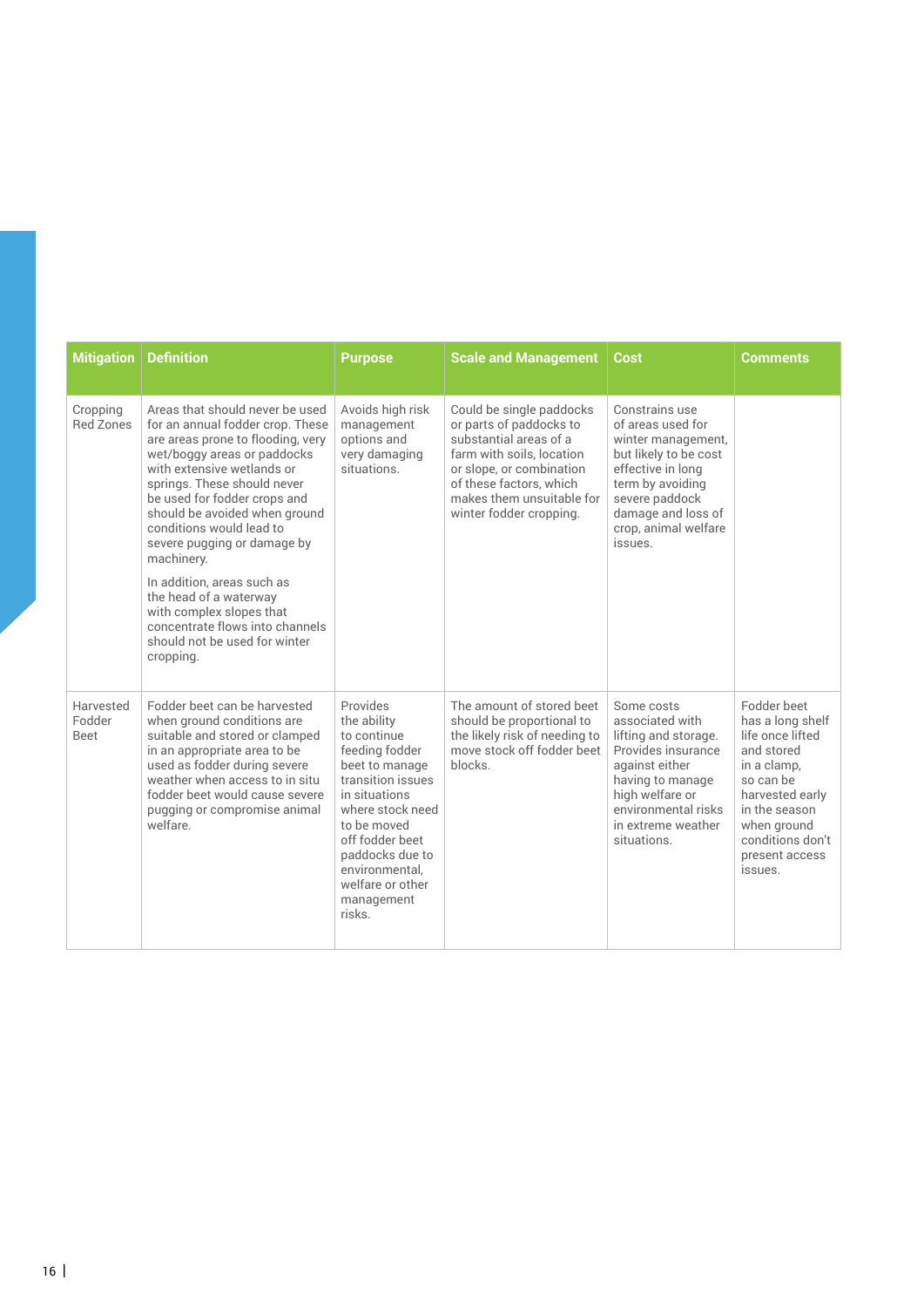| <b>Mitigation</b>     | <b>Definition</b>                                                                                                                                                                                                                                                               | <b>Purpose</b>                                                                                                                                                                              | <b>Scale and Management</b>                                                                                                                                                                                                                                                                                                                                                                                                                                                                                                                                       | Cost                                                                                                                                                                                                                                                             | <b>Comments</b>                                                                 |
|-----------------------|---------------------------------------------------------------------------------------------------------------------------------------------------------------------------------------------------------------------------------------------------------------------------------|---------------------------------------------------------------------------------------------------------------------------------------------------------------------------------------------|-------------------------------------------------------------------------------------------------------------------------------------------------------------------------------------------------------------------------------------------------------------------------------------------------------------------------------------------------------------------------------------------------------------------------------------------------------------------------------------------------------------------------------------------------------------------|------------------------------------------------------------------------------------------------------------------------------------------------------------------------------------------------------------------------------------------------------------------|---------------------------------------------------------------------------------|
| Catch Crops           | A crop (such as oats,<br>barley or triticale)<br>established as soon<br>as possible following a<br>fodder crop.                                                                                                                                                                 | Mop up surplus<br>nitrogen on<br>paddocks used for<br>grazing stock on<br>fodder crops.                                                                                                     | Very effective in reducing N losses<br>from fodder crop blocks if sown<br>early. Establishment is dependent<br>on soil type and season.                                                                                                                                                                                                                                                                                                                                                                                                                           | Low cost if<br>crop can be<br>successfully<br>established and<br>provides useful<br>early grazing or<br>silage crop.                                                                                                                                             | Trials have<br>shown catch<br>crops can<br>significantly<br>reduce N<br>losses. |
| Sacrifice<br>Paddocks | A paddock, ideally<br>with free draining<br>soils well away from<br>waterways, used to<br>temporally hold stock<br>and managed in a way<br>that the sward will<br>be severely damaged<br>and require pasture<br>renewal.                                                        | Provides stock<br>with a refuge<br>from fodder crop<br>paddocks should<br>these become<br>unsuitable for<br>continuous use<br>due to welfare.<br>environmental<br>or management<br>reasons. | Paddocks scheduled for re-<br>grassing can make convenient<br>sacrifice paddocks. However just<br>because a paddock is due for<br>re-grassing does not necessarily<br>make it a sensible sacrifice<br>paddock.                                                                                                                                                                                                                                                                                                                                                    | Variable costs<br>depending on<br>what paddocks<br>destined for re-<br>grassing. Could<br>significantly<br>increase the<br>area required<br>for winter stock<br>management<br>and create<br>additional stock<br>movements and<br>damage to soil<br>and laneways. |                                                                                 |
| Stand Off<br>Areas    | A relatively dry or<br>sheltered area that<br>can be used to hold<br>stock during periods<br>of extreme weather. A<br>wide range of features<br>can be used as stand<br>off areas such as<br>laneways, old railway<br>lines, marginal land<br>or small farm forestry<br>blocks. | Provides stock with<br>a temporary refuge<br>during extreme<br>weather events<br>such as snow or<br>heavy prolonged<br>rain.                                                                | Selection and use of standoff areas<br>must include an assessment of<br>environmental risks. For example,<br>an area in a riverbed may be<br>free draining but may present<br>significant environmental risks.<br>Use of laneways should consider<br>risks of channelling of sediment<br>and water into waterways, see<br>laneway management above.<br>Stand off areas are likely to lead to<br>high stock concentrations in small<br>areas, this may be manageable for<br>a short duration but may cause<br>additional problems if used for<br>extended periods. | Likely to be<br>relatively low<br>cost if low<br>productivity<br>marginal areas<br>used, but<br>may create<br>feed issues,<br>particularly<br>ensuring supply<br>of fodder beet.<br>see harvested<br>fodder beet<br>above.                                       |                                                                                 |